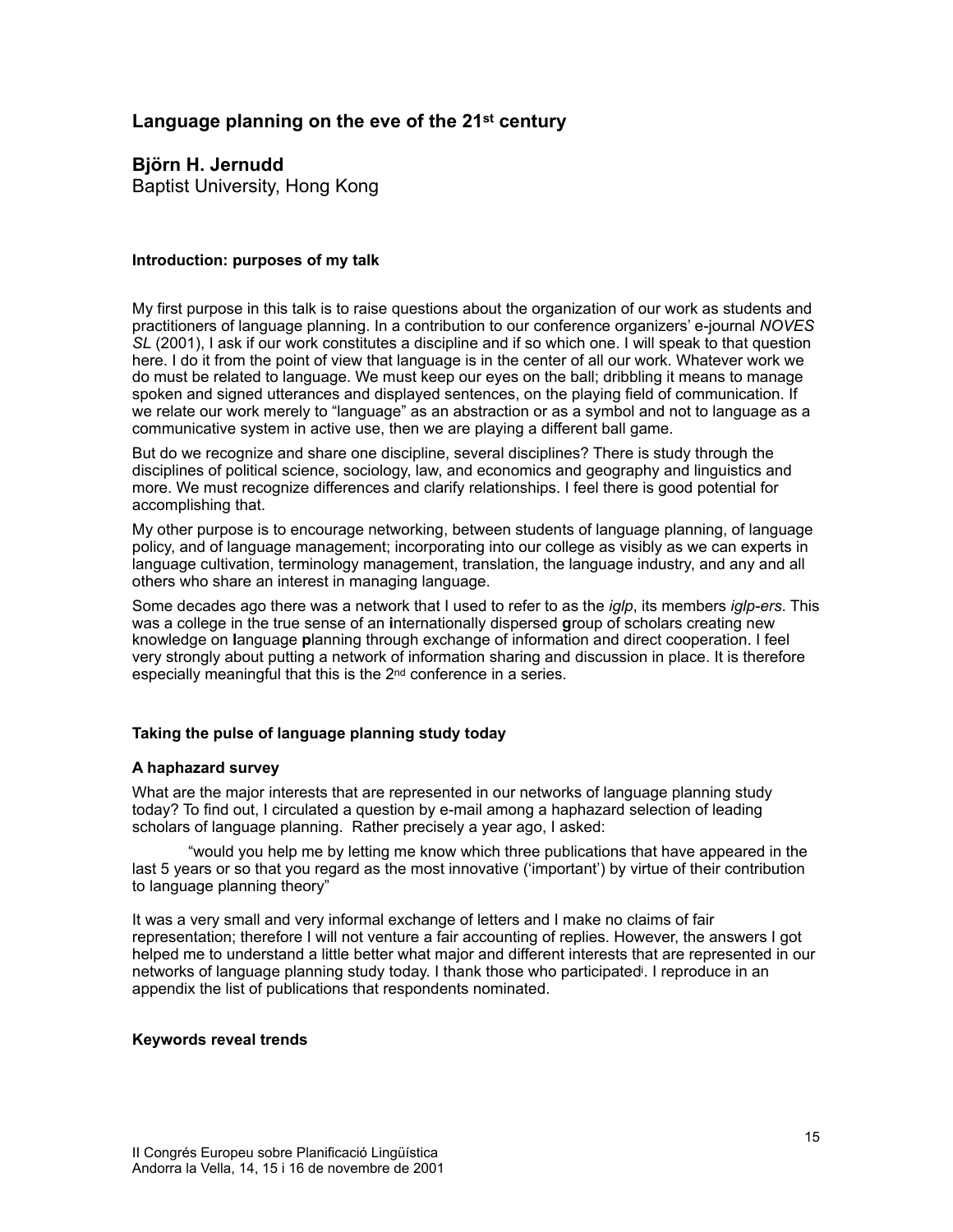Playing around a little bit with the titles of nominated publications and eliminating 'language' and 'linguistic', 'planning' and 'policy' in general, and particular attributes of place and so on, the following keywords emerge, alphabetically sorted:

culture and policy multilingualism for all diversity motivation<br>economics of policy example and the motivation of political so ethnicity and the state reversing shift foreign-language policy right and a resource identity, insecurity and image status change ideology, politics and policies

political sociology of the world system ethnic identity (re)production of minority groups future of English rights, minorities (and hegemonism)<br>genocide sociopolitical perspectives sociopolitical perspectives

The list is suggestive. I have built my talk to reflect on these themes, taking into account also other readings.

### **The rise of 'policy' -- unease with planning**

Spolsky and Shohamy write how "in the last decade a parallel interest [to language planning] has developed in what is now more generally labeled "language policy"" (1997:99). The discussion forum that was opened in preparation for our conference posted the question "Can the concept "language planning" be used nowadays? Or would it be better to use "language policy", "aménagement linguistique", "gestió lingüística" (language management), or any other?"

Spolsky and Shohamy suggest that there is an element of faddism in "this change" towards an idiom (in Neustupný's meaning, 1978:253) indexed by 'policy'. If that is so, I would seek a force behind the faddism and that could simply be that some writers seek demarcation of their own work. But there must be more serious reasons, given the pervasiveness of this idiom.

Spolsky and Shohamy suggest that the planning concept is less "related to politics and government" (ib.) than is "policy", and that it lacks or disallows "understanding of bureaucracies". Perhaps it is a matter of degrees. However, I would have thought that study of government organizational processes and therefore of bureaucracies is very much within the purview of language planning.

Spolsky and Shohamy suggest a "disenchantment with central planning by government" and I very much agree. This sentiment has led some scholars to avoid study of planning processes and even to reject the very notion. This is unfortunate. Governments will not go away, planning is a very necessary process in democratic polities, and language planning is one arena of planning. Nevertheless, the disenchantment is there.

The concepts of development and government are closely associated with language planning. A perception of failure of development contributed to discrediting such language planning thought and idiom that was seen as directed at development. This is unfortunate because of the lack of logic of the association. It is counterproductive because good development is desirable. This is unfortunate also because language planning was itself developing to embrace far more than development problems from very early on. I will return to this expansion of scope.

There is unease with language planning in our literature because of disenchantment with governments' inability to attend to grassroots initiatives. There has been a groundswell of concern with dysfunctional governance because of a perception of discontinuity between the local interests and what interests the national (state) level of institutionalized politics can cope with: "language planning studies have tended to primarily focus on national level policies and goals" (Davis 1994:xiii). Davis calls for "in-depth localized studies of language goals, language use and language change", an ambition very much shared by sociolinguists anywhere. Davis continues (91): "individual involvement in community efforts ensures commitment to and, thus, most likely leads to realization of community economic, educational, and language goals". She extends this call for individual involvement in the pursuit of goals that are pursued by higher levels of governance, too,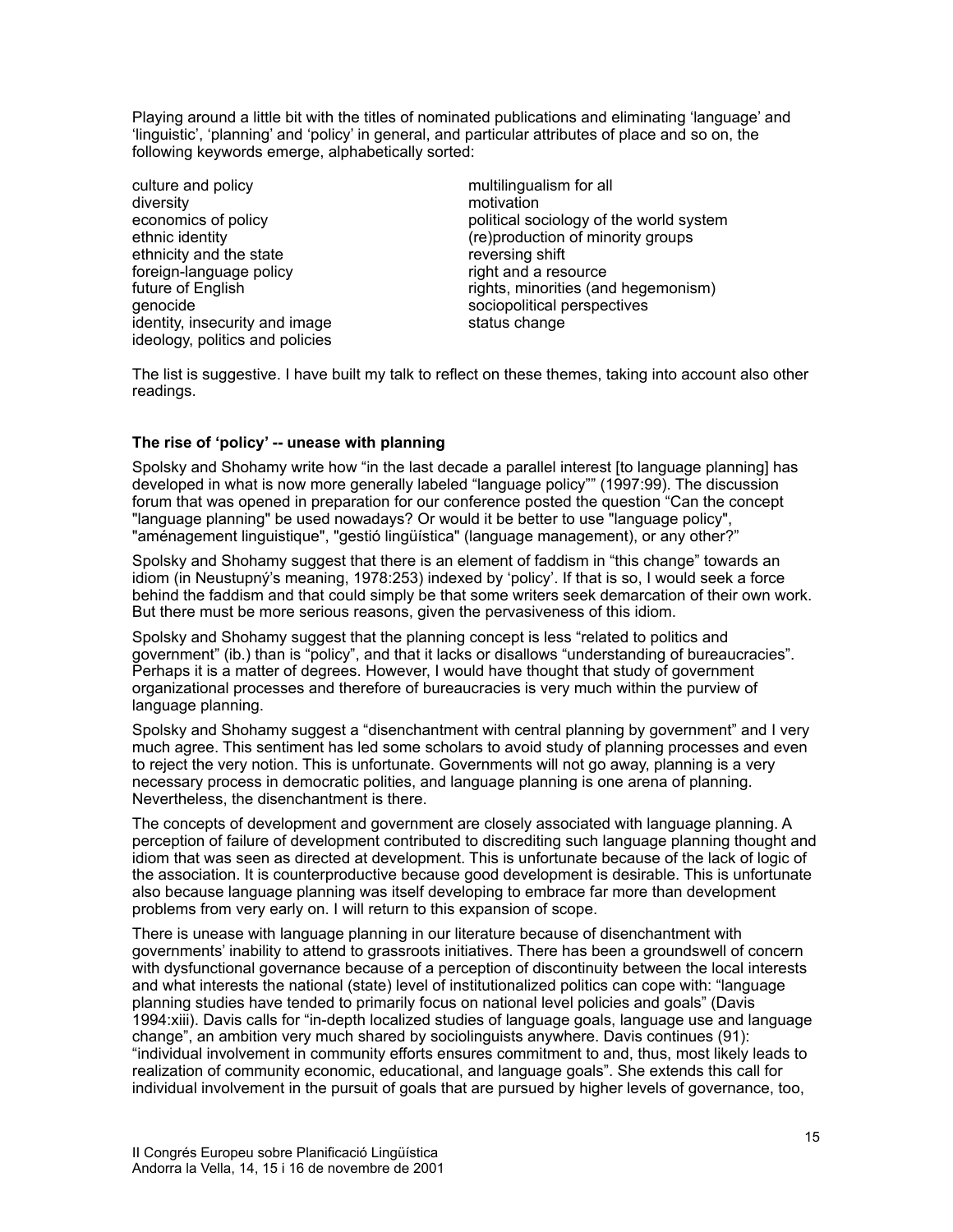which implies that she wants to bridge discontinuities that arise when higher levels of governance address local issues. She does not reject language planning and extends her call for involvement to the very sensible suggestion that "Language planners then have the responsibility to provide political and professional support needed to realize the potential of indigenous community decisions" *(ib.)* as inclusively as can. She has in mind involving "indigenous interested individuals" to "receive the theoretical knowledge and research training needed to investigate, implement, and/ or document their own language policies and plans". Such involvement would guide the process in the direction of success.

Davis quotes (1999:89-90) an example of unsuccessful planning in Papua New Guinea. Success with the "grassroots, community initiative" Tok Ples Pri Skul that used "hundreds of different vernaculars" was systematically undermined by a centrally developed national community school system that ignored the vernaculars. The reasons for this conflict are not made explicit. I infer that lack of community representation in the national level educational planning process prevented exchange of information and therefore led to failure among significant others to understand that using vernaculars achieved education goals and more. This gap prevented setting in motion a process of planning that could perhaps have reconciled possibly competing goals, or otherwise would have built on the Tok Ples schools' success.

Also a sign of present times is that Davis further wishes to see "local control of research, planning, and implementation of programs" (89), which she refers to as "indigenous language planning".

De Varennes concludes his major study on language rights with the matter of fact observation that the *increased importance of the state* over the last century leads to increased concern with statelanguage relationships and a broadening of investigation into that relationship, for individuals as for groups of various kinds (1996:277).

These sentiments in the college of language planners are shared by scholars in other disciplines. Low, a theorist of space and social organization, problematizes democracy: "contemporary issues of immigration, migrant labor, steeply increasing refugee populations, and social marginalization within national communities surely make it crucial to reconsider in what ways democracy can be redefined and reorganized around less problematic notions of political community" (Low 258). He comments on difficulties with the territoriality concept in view of in-migrated dispersed ethnic populations. He especially comments on the fact that "the national state is in decline" because of the emergence of consolidated interstate systems. He feels that autonomous national democracy looks more and more like "a vanishing point".

Lo Bianco comments that "participatory democratic processes" interface with the "'technical' function of language planning and the 'political' imperative and right of those affected" so that what is done is "negotiated with and influenced by those most likely to be affected by the ultimate policy decisions" (45). His unease shows when he recommends that "Language planning theory must increasingly address itself to how language problems are constructed, what motivations are revealed and what selections are advocated." (45)

The volume edited by Nancy Hornberger (1997) carries its similar message in the title: *Indigenous literacies in the Americas. Language planning from the bottom up.* The message, well illustrated in its papers, a higher priority should be attached to the "massive implementation of reading and writing at every level and in all aspects of social life" in the indigenous languages and to the priority of developing a large literary corpus, over finding the perfect orthography or building a dictionary (358-359). The power to produce indigenous writing lies primarily in the hands of the indigenous population itself.

I go a step further with Khubchandani: " everyday speech in human interaction […] never loses immediate connection with reality, whereas the idealized language with precisely defined concepts is confined to a construct, a sort of 'formalized' reality" (1997:198[\)](#page-16-1) [ii](#page-16-1)

<span id="page-2-0"></span>Several decades ago, Krishnamurti expressed the same view when he commented on development of Telugu in Andhra Pradesh state in India : "The process of language development seems to have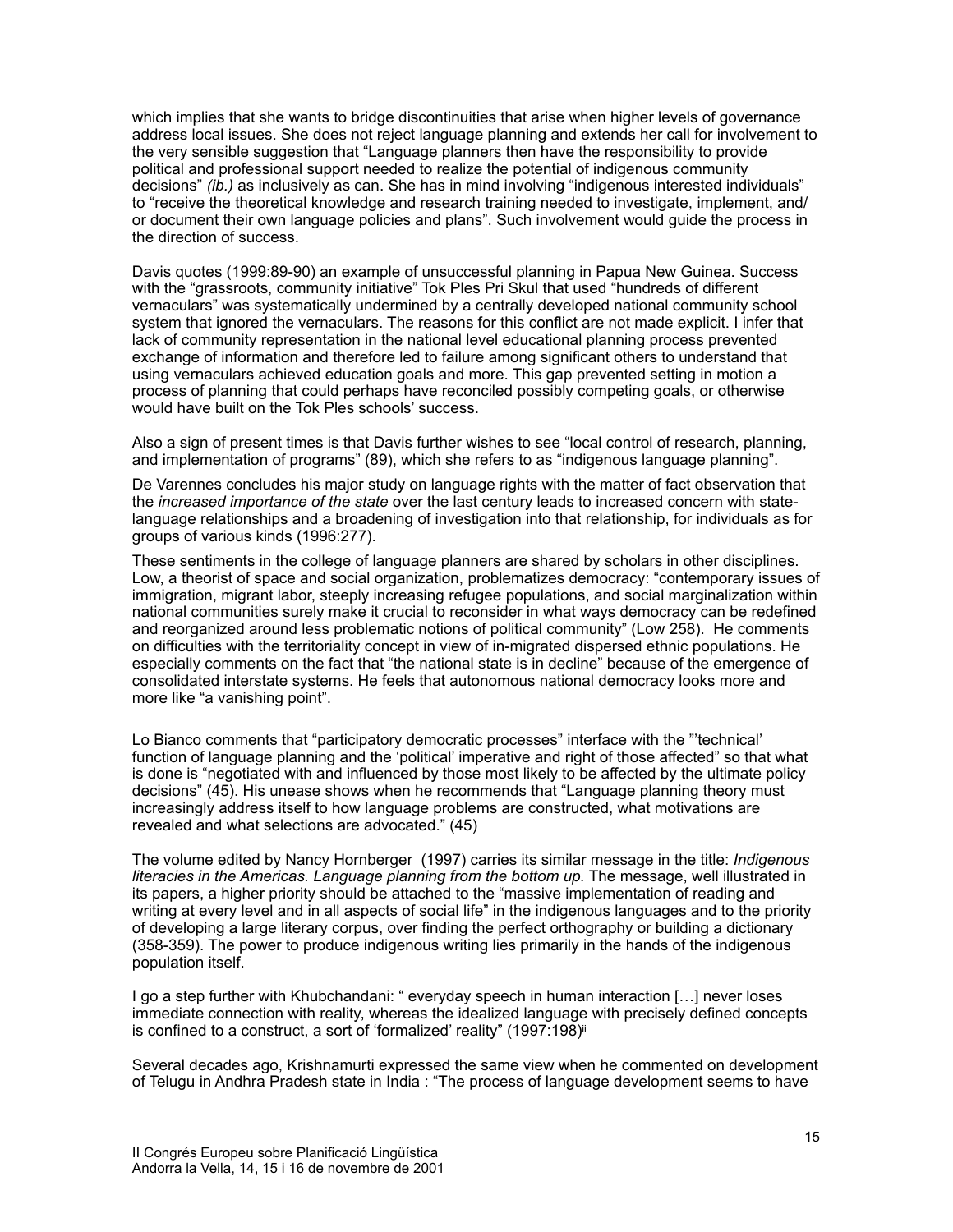been slowed down by the avid normative policies of governments, academies, and textbook bodies. There is nothing wrong in established agencies coining technical terms as long as it is understood that their use is not obligatory, particularly, if in actual use speakers come up with better alternatives" (1998:186). He favors "a linguistic 'laissez faire' approach […] even with uninhibited code-mixing  $[...]$  $[...]$  $[...]$  to precede any normative work" $ii$ .

<span id="page-3-0"></span>A theoretician of space, Low (261) discusses moral sentiment and claims that "the development of cosmopolitan moral codes and impulses, where relationships with distant and unknown others are felt to be equivalent to those close to home or to the body, is a dim prospect." He quotes Ginsburg (1994) to enquire skeptically into the possibilility of moral sentiment in relation to those distant in space, time, and social context from the self (*cf.* Bauman 1989, 1993).

Our present Zeitgeist (durée) demands that language planning discourse pays attention to individual and local language use and sentiment. It must keep up with postmodern society's search for the comforts of closeness and home.

#### **Policy or planning: how to decide?**

Dennis Ager opens his book on French language policy (1999:1) by referring both language policy and language planning to "governments who have the capacity to propose legislation or ensure administrative action" while at the same time recognizing that there are other agents who exercise "deliberate efforts to influence the behaviour of others" with regard to language, such as "individuals or interested groups, like dictionary makers or campaigners". His opening raises both the issue of relationship between the terms planning and policy, and between management of language by governments and by others.

Schiffman studied France, India and the USA (1996). Ager interprets Schiffman's use of the word policy as the entire speech community's (socio-)linguistic *ethos*. Ager rejects Schiffman's concept of "policy" as too broad. It does not explain the particulars of the political community's deliberate actions to divert such language change that is motivated by social change. Ager writes that in his view there is not "much difference between policy about language and policy about social welfare or taxation: any policy will work if the community accepts it. […] policy, is the result of a political assessment of the realities of the day and an estimation of what can be done about them. Language policy [...] is not the same as [...] long-term beliefs of the speech community, although it derives from them." I agree with the need to reserve "policy" in a narrower meaning than comprising the entire (socio-)linguistic *ethos* of communities.

Incidentally, Ager concludes that "language policy can work; that it works because it is in essence political; and that the political community has every right to work on the basis of the importance of language to society  $[...]$  the political community is aware of what it is doing and why." (214)

Das Gupta suggests to view *planning* "as a *series of policy episodes* rather than as a single episode of expert treatment of one set of problems in intellectual and administrative terms". The wider view subsumes "the rational elements involved in composing plans as well as designing appropriate modes of intervention in society […] the public processes involved in defining the content of problems, the order of priority of treatment involved in the political process, and a recognition of beneficiaries of the outcome of planning." It considers "how demands for changing the language situation emerge and how the policy system in a country is prepared to respond to them in an ordered sequence of coordinated action". Das Gupta presents planning as a political scientist<sup>[iv](#page-16-3)</sup>, but linguists can equally share his model.[v](#page-16-4)

<span id="page-3-2"></span><span id="page-3-1"></span>I continue to quote extensively from Das Gupta: "When planning is viewed in this wider perspective, it will be easer to notice the role of civil society in inducing the state to act in certain directions and the relative autonomy of the state to act effectively. In other words, the focus will not be limited to bureaucratic processing of problems. Planning will be viewed as a complex process of bargained activities at various stages including the stages of policy intimation, plan making, and plan pursuit. The pursuit of plan, again, raises a wider question than what is normally implied in implementation. Politically, the idea of plan pursuing implies a continuous attention to possibilities of learning, adaptation, and modification of policy. Thus planning becomes a long-term system of policy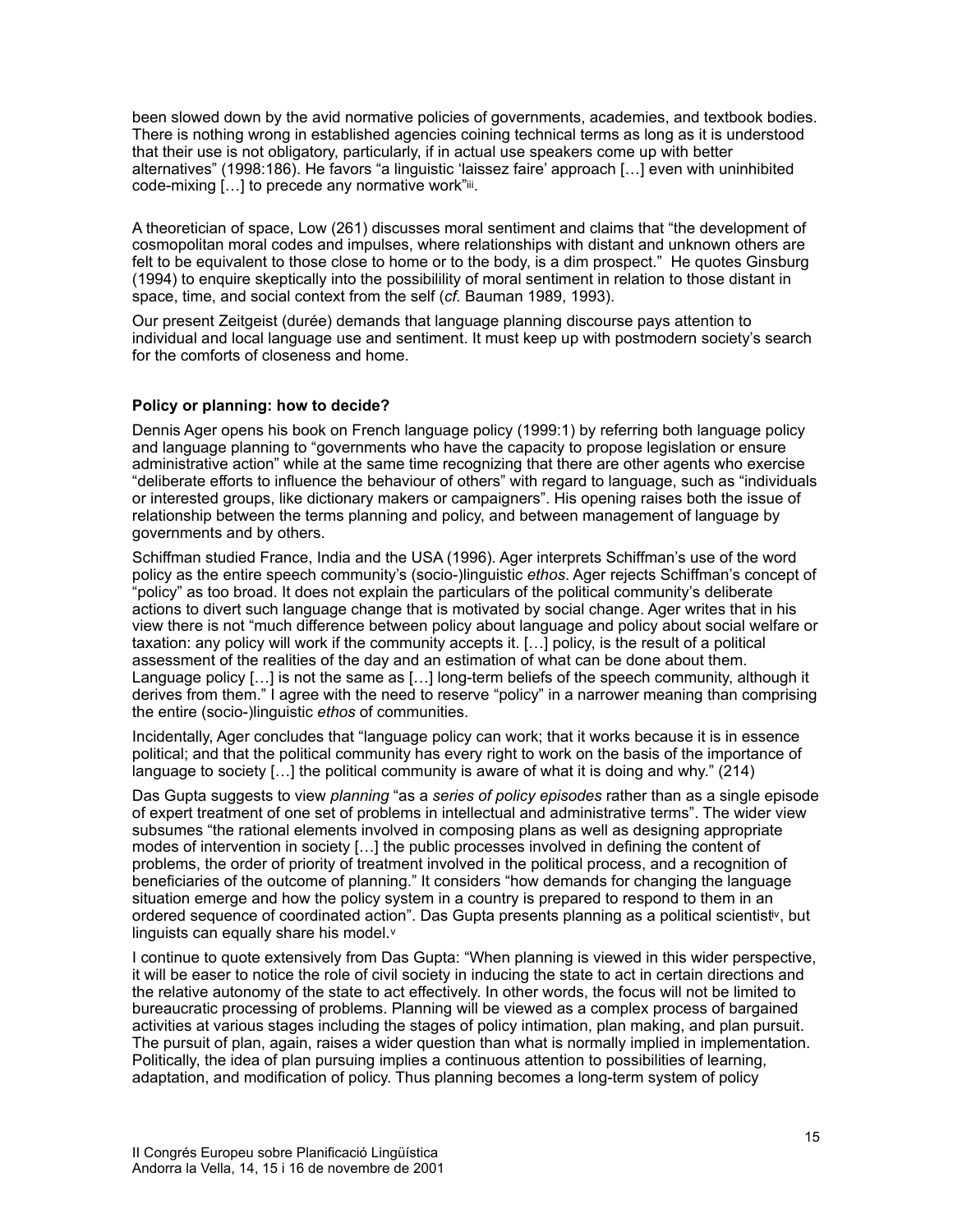responses in a larger context of political resolution of conflicting claims rather than a single-step matter of administrative expertise performed in an insulated boardroom." (222-223). In the same spirit, and referring to his study of Irish language planning, O'Riagain refers to planning as an evolutionary process of social learning (283, quoting Alonso).

Not all decision-making is planning. Planning is anticipatory; it is complex system of decisions. Many interrelated decisions have to be taken to achieve the desired future state which, it is believed, would not occur otherwise. Planning applies when sets of interdependent decisions are too large to handle all at once (Ackoff 1969:2-3). This means that planning has to be an on-going process. Ackoff explains why planning "never gets there": continuous reviews (of the plan) are possible, and, the world around us changes as do we and the planners. So the planning process continuously updates itself – until, for other reasons, a non-planned decision is taken to "settle for what one has".

I feel that the contributions that sociologists and political scientists and geographers have made to the study of language planning, in the interests of their own disciplines, have to some extent prevented linguists from developing their disciplinary agenda. For linguists, interest or identity politics, political institutions, policy intimation, plan making, and plan pursuit, or the evolution of bureaucratic processes, are not primary concepts, language use and speaking are. However, students of language planning have an obligation to at least glean benefits from decision-making and planning theory and to harmonize their analytical frameworks with those of other disciplines.

I wish to mention especially the benefit in paying attention to the contribution from colleagues in the economics discipline, among whom are Grin, Vaillancourt and de Swaan. There have been previous attempts (see these authors' references for some) but I am hoping their work forebodes a flood. They apply fundamental economic reasoning on the basis of which minority language use (*e.g.,* Grin 1996, Grin and Vaillancourt 1999), and the evolving world language system (de Swaan, 1998) can be modeled, respectively. Their modelling work prepares the way for empirical work to test models and to assess interventions. In one of his papers, Grin explores conditions on immigration (1991), a topic that I think will intensify because of events that are now playing out following the 9 11 event.

And there is the other side of economics, the use of estimation of costs and benefits as a tool for choosing between alternative future paths of action Language use is such a peculiar economic good that almost any work here is pioneering work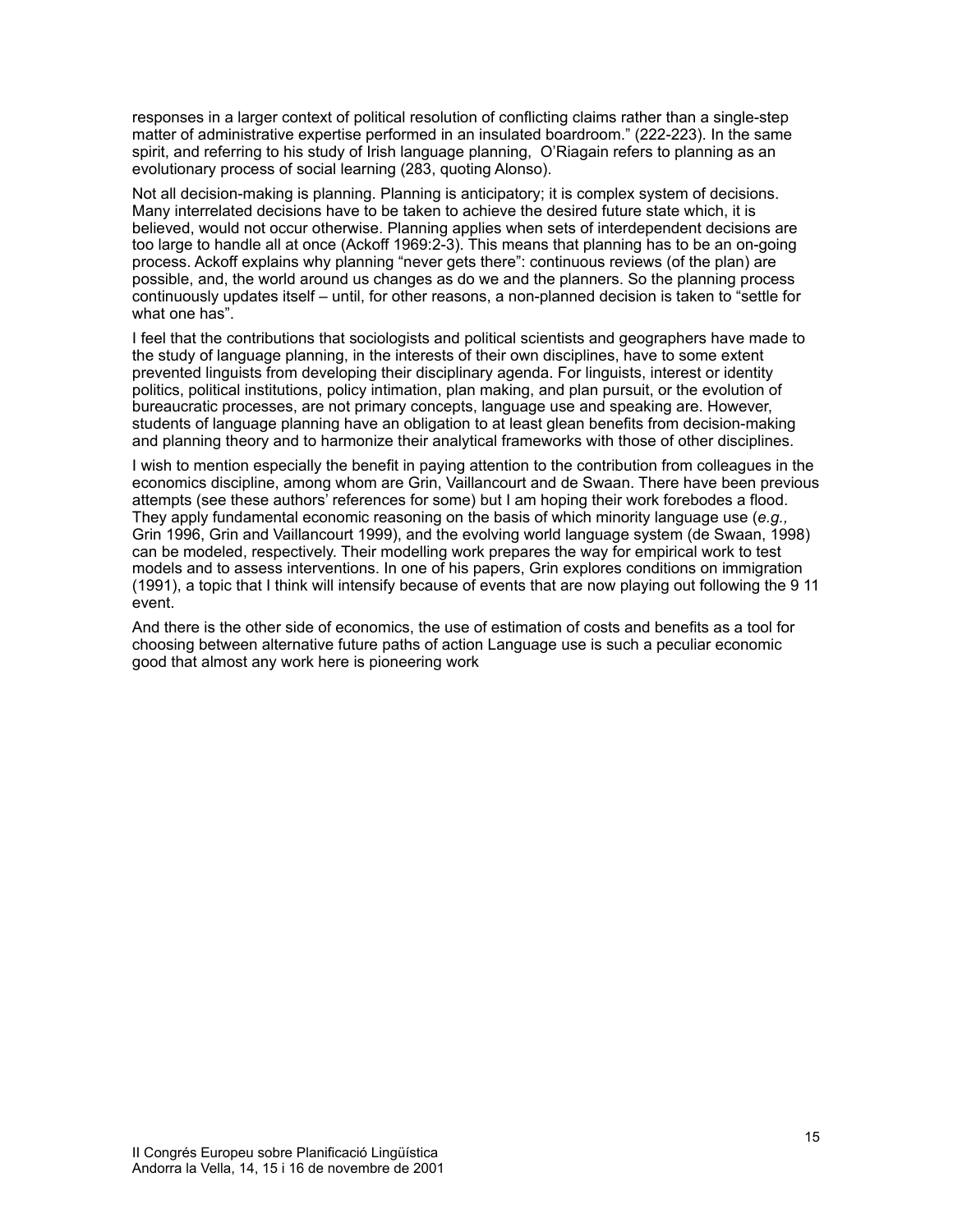### **Can language (still) be planned?**

Richard Lambert strongly endorses "centralized, national-level planning" of foreign language instruction and suggests that "language planners in the United States would be well advised to examine the Dutch example closely" (1997:81-82). He points to the "new Dutch plan [which] not only assumes a dominant role for centralized planning, but also tried to fit almost all of the segments of foreign-language instruction into a common framework". He notes how the planning system allows (I would say requires) a "balance between fiat and persuasion, between central and local decision-making" and how this balance is "open to continual negotiation". Lambert's interest is obvious: he directed the National Foreign Language Center in the US. This is NFLC's mission statement (http://www.nflc.org/): "The mission of the NFLC is to improve the capacity of the US to communicate in languages other than English. We implement that mission through intensive and innovative strategic planning and development with globalized institutions, organizations and enterprises throughout the US."

Yet there is a profound difference between European and US practices. People orient positively to governance in Europe, not so in the US. Kari Sajavaara's presentation of foreign language policy in Finland (1997:117) brings home this message: "The foreign (non-native) language policy adopted by the Finnish Government is the result of a number of recommendations by a series of committees from 1964 to 1992." Such planning is expected and accepted in Finland, and if it is conducted in the same manner as in Sweden, with broad public consultation<sup>vi</sup>[.](#page-16-5)

<span id="page-5-0"></span>Richard Tucker expresses a sentiment in favor of planning in the same volume: "I see a pressing need for bold and decisive national leadership – leadership of the type displayed by Theo van Els in leading the investigations, the deliberations, and the drafting of the Dutch Working Party that resulted in the Dutch National Action Programme." (1997:96-97) Note that Tucker discusses not foreign languages but the implications of the English-Only movement, therefore, endorses a planning approach to issues of US domestic ethnic and linguistic tension.

### **(Planning for nation-building)**

One feature of the association of language planning with development was the belief that the model somehow was limited to, and by, attention to nation-building goals through selection and promotion of one language only at the exclusion of attention to other language varieties. If language planning practice in some polities was so focused, this was however not a limitation of language planning thought. If cases of language planning study primarily dealt with status issues before, it is however a fact that scholarly work continued under the policy label to attend almost exclusively to adjustment of the status of the one language or the other.

In any case, nation-building continues and is recognized as a motivating force behind language planning. Mart Rannut concludes his paper on "The Common Language Problem" with a normative call for "a multiple language planning model that may cover language spread, nation building and minority protection within the same framework, with explicit links and constraints, based on linguistic human rights" (1999:112).

### **(Slovenia and Croatia)**

A nation-building language planning is live and well also in Robert de Beaugrande's focus on today's Slovenia and Croatia: "**Language planning** is urgently demanded to consolidate a language as a primary symbol of national identity and cultural sensitivity, and to prepare it for new uses in such important domains as politics, commerce, science, and mass media." (1998:275)

### **(Iran)**

At the recently held conference on Language for Special Purposes in Vaasa (August, 2001, www.uwasa.fi/lsp2001), a group of speakers from the Academy of the Persian Language and Literature's terminology section point-by-point contrasted the difference between their national agenda of coining and selecting Persian equivalents to be substituted for foreign vocabulary (and terms) with their understanding of the common European standardizing and harmonizing terminological project. Theirs is a typical project of developing a language in a modernizing nation.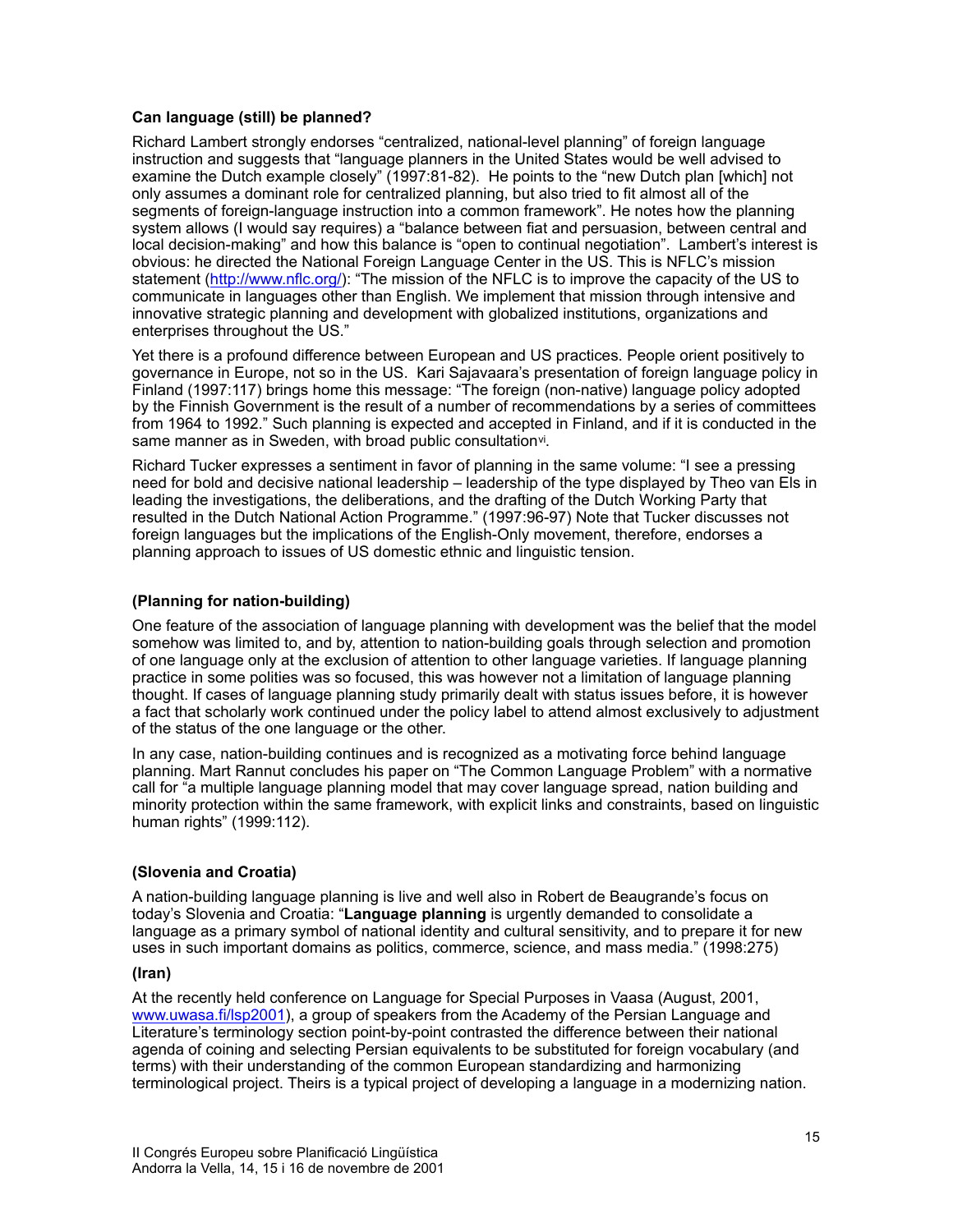The European project was amply represented by other speakers at the conference and is very much a modern project (Neustupný 1978:chapter XIII) to standardize and harmonize terms within and across speech communities within which the vocabulary resources and use have stabilized. Thus, I had the pleasure of witnessing the simultaneous appearance at this conference of two planning behaviors, the one preceding the other in developmental time (Jernudd 1986, 1996; Neustupný 1978:255).

# **(The Baltic states)**

The nation-building enterprise is very much alive in Europe, and defending its legitimacy in an intellectual environment that no longer supports its hegemonic goals. A case in point is how Ozolins counters claims that the Baltic states violate rights on grounds that these states are recapturing and consolidating sovereignty, motivated by another right to primordial ethno-linguistic continuity (1999:258-259). "Moreover, Estonia and Latvia see it as ironic that they are willing to give citizenship to those who are able to speak and understand the national language, while some *Western* European countries will not grant citizenship to certain minorities no matter how well they speak the national language, reserving citizenship on a *jus sanguinis* basis." (258)

# **(A different angle of approach altogether)**

Out of an orientation to the grassroots, the local, and speaking, and in order to "successfully implement developmental programmes such as family planning", there should also come a renewed concern with "the persuasive powers of language for different kinds of media in the milieu of interpreting and sharing common experience thorough diverse languages" (Khubchandani 199-200). This orientation would supplement or even replace the "nation-building" and "statist" orientation that language planning was associated with in its beginnings. One exponent of such a new orientation is Antia who reports on the instrumentalities of term planning and generally LSP management to lower morbidity and mortality rates in a Nigerian locality (1999).

# **(Planning to accommodate ethnic diversity)**

Ricento in his historical and theoretical review of language planning (2000) uses "'language policy' as a *superordinate* term which subsumes 'language planning'." Why does he do that? "Language policy research is concerned not only with official and unofficial acts of governmental and other institutional entities" he writes, "but also with the historical and cultural events and processes that have influenced, and continue to influence, societal attitudes and practices with regard to language use, acquisition and status" (note 2, page 209). Language planning is variously motivated at different historical periods – it is a necessarily a prisoner of the durée, of the Zeitgeist<sup>vii</sup>[.](#page-16-6)

<span id="page-6-0"></span>Fishman takes Zeitgeist into account in his deeply engaging and richly textured advocacy for the undisrupted inter-generationally continued practice of X-ish (in relation to Y-ish) by members of ethnic groups to whom primordialism appeals (1991:338-339). R[eversing]L[anguage]S[hift]-ers should be ready to act "when *Zeitgeist* and material opportunities for renewed RLS present themselves". (396)

Fishman (1991:65) is in tune with the Zeitgeist when he argues for "recognizing cultural democracy as a component and as a responsibility of the general democratic promise", and how "cultural rights must focus on ethnocultural groups (70).

Perhaps because Fishman deals in fundamentals of identity and its social embedding, he also diagnoses what I think will now accelerate as a shared concern in at least American and European societies. I quote: "The real question is [...] how one (not just minority ethnics but any social movement) can build a home that one can still call one's own and, by cultivating it, find community, comfort, companionship and meaning in a world whose mainstreams are increasingly unable to provide these basic ingredients for their members"(393)

Fishman is clear about the important role planning plays in shaping the social environment: "there is no alternative route to social problem solving than the route via planning […] If there is a dilemma it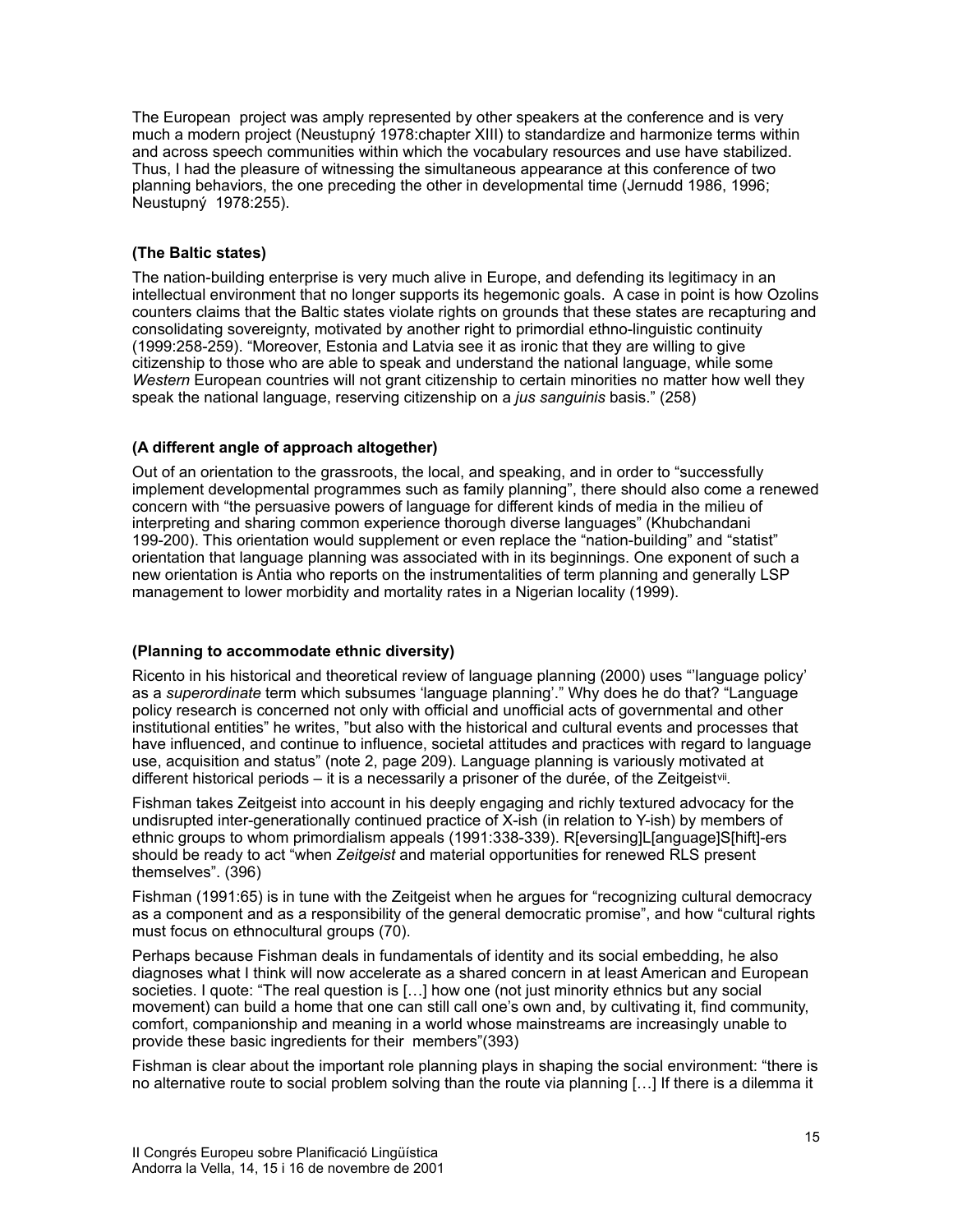deals with the *how* [...] with a systematic overall approach that can guide the efforts that must be undertaken."

#### **(The special case of new immigrants, displaced people and refugees)**

Ricento (2000) identifies "massive population migrations, the re-emergence of national ethnic identities (and languages) […] and new regional coalitions" (203) as themes in language policy research from the mid-1980s, and still forming. He adds language loss and linguistic human rights as emerging themes.

Recent tragic events will intensify discussion of rights of immigrant and refugee groups partly in the face of heightened security measures to protect home territories from intruders; protective measures are already impacting on immigration policies and are likely to intensify recognition of differences between hosts and guests, therefore also between autochtonous constituent group's rights and those of immigrants and refugees. We need continued normative discussion of language rights and of ethno-linguistic representation. We need intensive empirical study of the processes that generate problems related to the local uses and acquisition of languages by groups of speakers who are excluded, claim, or on whose behalf claims are made of exclusion, from democratic representation and kinds of social and economic participation. (Cox 1997:14) (Low 1997:272).

Tove Skutnabb-Kangas' heart is always in the right place. One of her many sensible suggestions is that people "have to come together and compare" (1995:9). One goes someplace else and discovers things about oneself! I feel very strongly about the need to explore rights reciprocally to understand what *my situation* would be in the home and state of the individual who is now *my guest* or who represents that state. I feel that reciprocal knowledge and understanding is missing in normative debate. Once I know the situation of the other, the actions of the other at his/her home, I also know better how I can represent myself in relation to that other. Mutual knowledge of this kind prepares the way for negotiating a better world – and will be a necessary component of planning for the linguistic accommodation by hosts of others.

### **Planning and relationships of local to global**

The tension between 'local' and 'global' is discussed in many disciplines, and the graph below illustrates discussion by economic (-political) geographers: ""society" (the national state) is fading out as a shared focus of concern, the "global" and the "local" (or "place"), the latter a constituent of both the national and the global which permits their articulation, area becoming constituted as objects of study across a broad set of disciplines" (Low 1997:256-257)

|                                | Declining or    | Emerging object, or | Linking or articula- |
|--------------------------------|-----------------|---------------------|----------------------|
|                                | Decaying object | agent of decay      | tory element         |
| Early 20 <sup>th</sup> century | "Community"     | "Society"           | "The individual"     |
| Late 20 <sup>th</sup> century  | "The national"  | "The global"        | "The local"          |

We have a lot to learn about processes that make us speak of globalisation. Do we know what actually happens in industrial relocation, say? Plants do not have to move to and across third world locations to maximize profits (Cox 1997:132). And if they do, the majority of participants, the labor force of management as of workers, will be local. There are expatriates everywhere in professional services, but do they dominate localities? Interfacing with foreigners may be dominated by English as the contact language, but certainly not at the exclusion of other language practices. And, is it not reasonable to think that it would be most peculiar indeed if a firm did not use – did not take advantage of -- the local language system? Why should a production plant or a service company attempt to alter the language factor of production to make it discontinuous with the surrounding community's language system? The proposition is strengthened by the simple fact that much production is destined for local and regional markets. In China, it is the domestic market that lures.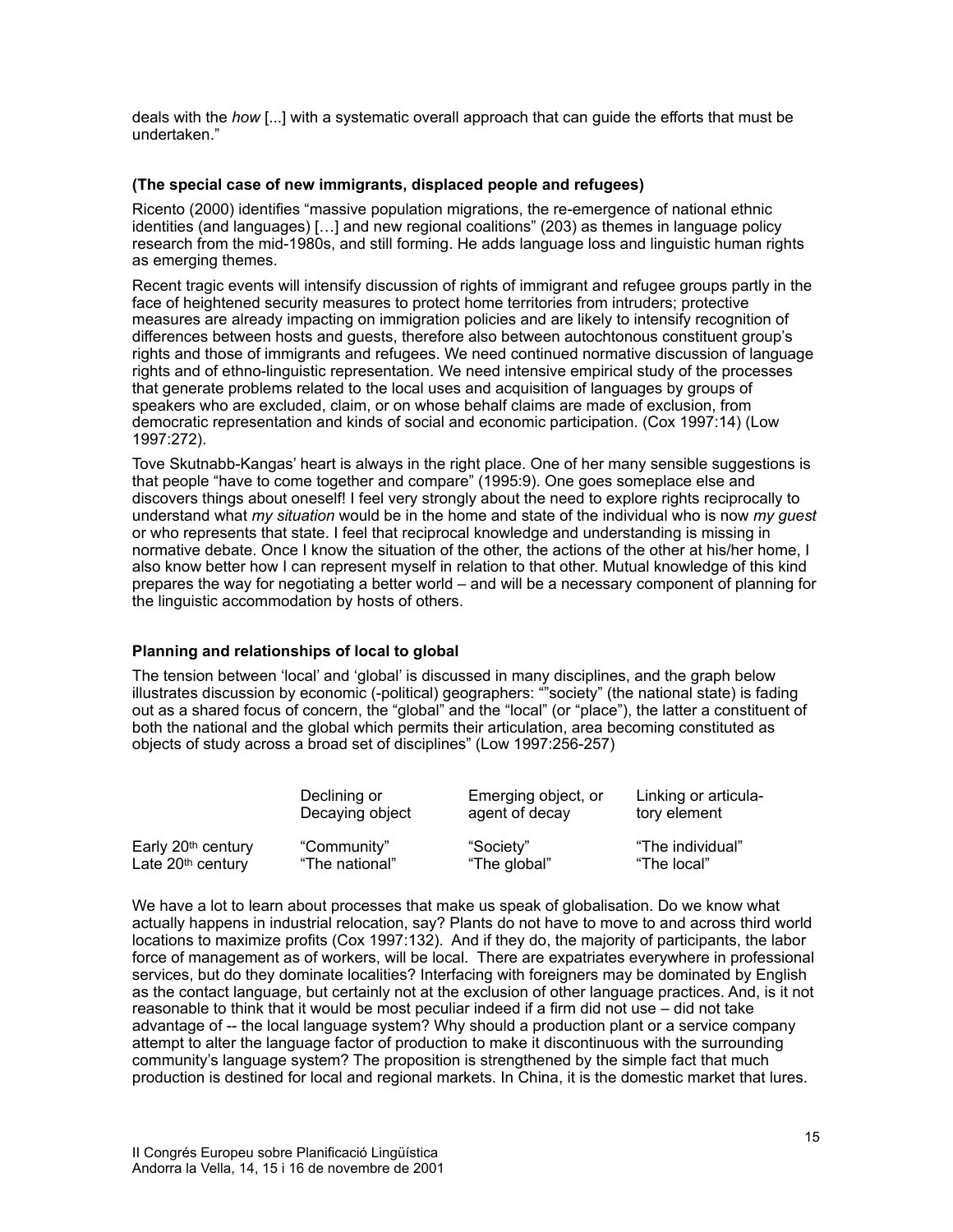If financial markets can be understood as dependent on a geography of information that includes the "locally specific information networks of produces and their locally specific monitoring of the financial and investment performance of firms" (Cox 1997:8), how much more so must we not understand acts of language use as exponents of exchange of cognitive, affective and appeal information, exposing a vastly more complex phenomenon than pointing to that piece of financial information that was included in the act. We badly need descriptive and explanatory study of actual discourse, in contexts claimed to be in danger of leveling by forces of globalisation.

I came across a study of the Honda corporation. Honda's localization did not follow the path of the traditional model of multinational enterprise. I regret that I do not know of studies of the impact on language practices of such localization. Corporations establish operationally independent subsidiaries which suggests adaptation to local communication practices. Honda is apparently a special case. It is a *global local corporation* which "is extraordinarily sensitive to local variations in markets and production conditions and yet is also able to function as an integrated unit at the global scale." The author categorically rejects "the thesis of the postnational, stateless, or global enterprise operation in a borderless world" as "hopelessly simplistic" (Mair 86). I want to learn much, much more about the complexities of production and management that are global and local at the same time and what the impact is on language systems and on speaking.

One aspect of *glocalization* (Swyngedouw 1997:137ff) means increased organised interaction across communities and the emergence of supra-national (supra-state) regional and international organizations, including political unions, businesses, labor unions (Cox 1997:10,12) professional organizations, charities and aid organisations, sports and media enterprises, and so on. What do we know of continuity or discontinuity of language practices of the people in these organizations with the practices of any particular one of its locations?

At the supra-state level, the UN and the EU are prime examples of the complexity that such organizations face in organizing their communications internally as well as in their external communicative relationships. Internal communication practices have to be sorted out and communicative solutions have to be found that allow democratic participation by citizens in member states. A good thing is that the operational complexities of language use within supra-statal organizations, and in particular EU, seems to support local management of language resources. The relative internationalization of political exchange and competition has "rescaled" opportunities for regulatory practices, which I interpret as an opportunity for language planning through a different institutional framework. The language problems that already now are given attention reflect the tension between local and global that is emerging in the late 20th century replacing the earlier tension between individual and society.

<span id="page-8-0"></span>"Glocalization" seems to have invigorated opportunities for ethno-linguistic groups below the level of the state to make their cases at a supra-state level, not as before limited to a hearing at the level of the state policy. I think we see this happen in Europe. Studies of ethno-linguistic politics and planning may reveal parallel experiences in federated states such as the US, Canada iii, Australia and India, if not in their past so in their futures. Global interest-groups are relentlessly pressing local ethnic interests into the media. The global trend is towards regional coalitions and new forms of governance and an interesting effect of this trend is to stimulate new political opportunities of support for ethno-linguistic interests.

The localization industry offers another window into the discourse realities of globalization. LISA is "the premier organization providing the mechanisms, services and network for professionals interested in sharing information on the development of globalization and localization processes, tools, web-technologies and business models – so that they can become more effective in their own business." Members localize because they work globally or offer organizations localization services. They localize because they exist in a multilingual and otherwise diverse environment. A LISA forum took place a few days ago in Vienna (www.lisa.org/events/2001/vienna/). Here is a selection of what speakers discussed at this forum: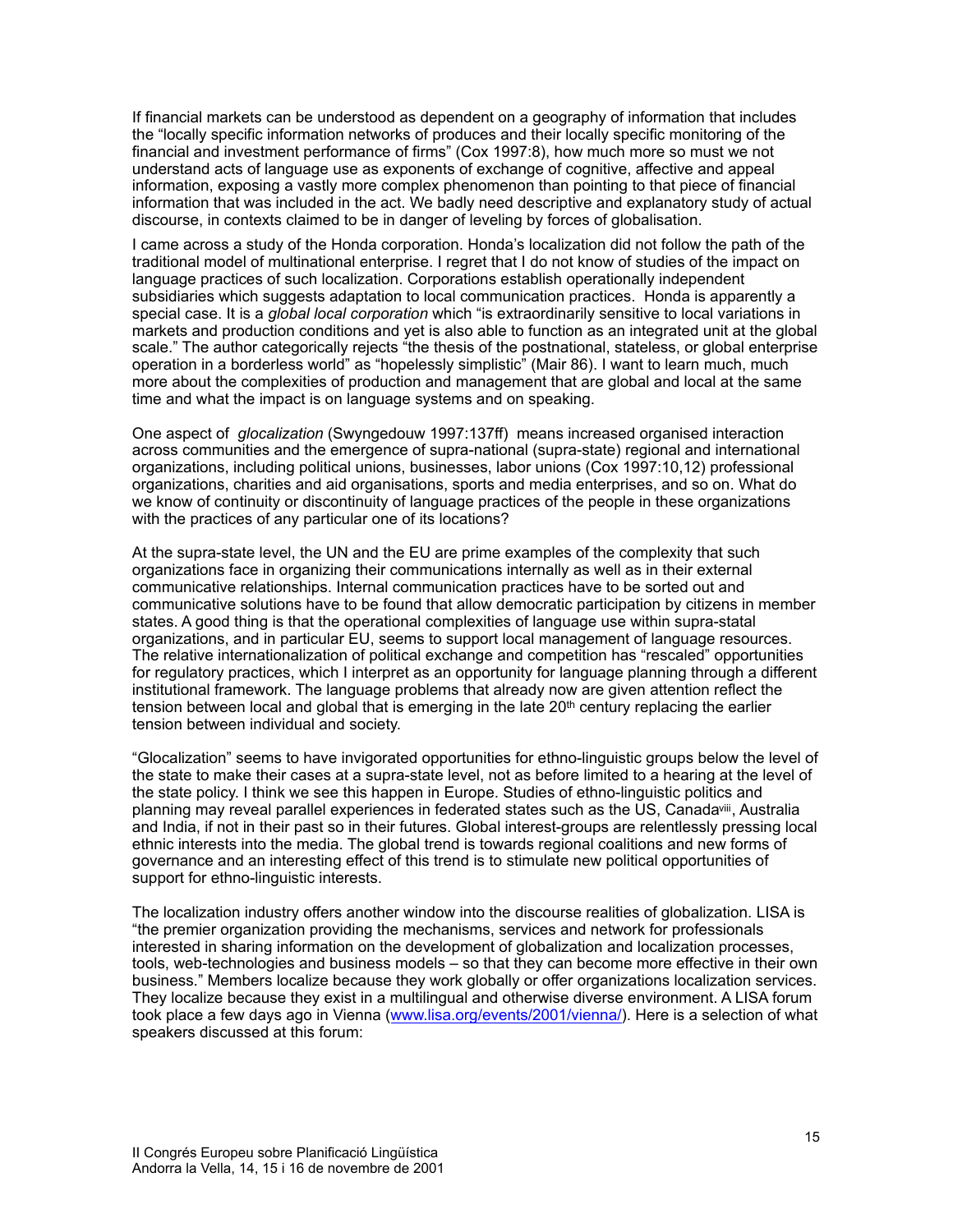How businesses create value by "understanding the user-landscape" and adjust to geographic-cultural differences (by localizing activities),

Managing language resources in global content management processes, explicated in one abstract as "gaining control of the creation and change of content across languages and then delivering that content into the multiple output types"; and in another how "in close cooperation with key industry partners, the SALT consortium has developed a range of tools and work flows that allow flexible designs. Modeling, building and exchange of multilingual lexical and terminological resources for all applications in global content management, localization and internationalization, translation management."

The general title: Translation and terminology management for the localization industry; and the specific title: Managing multilingual content for clinical trials, product information, and product packaging has unique characteristics within a highly regulated industry such as healthcare. Behind these titles can be glimpsed the reality of a whole industry out there adjusting messages of whatever origin into diverse languages.

Integrating translation tools and terminology databases

And why not end this short sample with:

Multilingual success

Not only does the LISA agenda challenge uninformed guesswork about processes of internationalization and globalization, it also places before us colleagues who are deliberately managing languages at local levels, who are actively managing language contact, and who are producing much of the commercial texts that surround us in daily life. (*See* also http:// www.hltcentral.org/, *LeJournal*).

### **English and language planning**

I find it difficult to think of language planning situations that would not one way or other be concerned with the relationship between English and glocalization processes. Reactions to contact with English are legion throughout the world. Language planners and students of language planning anywhere share an interest in understanding the relationship of English to their discourse realities. Among the celebrated contributions are the "critical" appraisals of pro-English interests by Philipson (1992) and Pennycook (1994), the empirically oriented collection by Fishman *et al*. (1995) and the Open University text edited by Graddol (1997), and may I also draw your attention to Ammon (2001). Although there is a huge literature on English besides these books, where are the in-depth, inclusive, comparative surveys and analyses of problems and reactions, from a language planning and management perspective?

Sweden is an example of state reaction to English. Swedes feel their language is threatened, and English has of course already been declared guilty. A parliamentary enquiry is underway and will deliver its report in April 2002. The enquiry is not limited to effects of English contact. Perhaps it was high time for the country to take stock of its language management assets and set in motion a planning process towards a more desirable future state of language management in any case?

There are two directions of work that I feel are neglected in international language planning discussion:

language problems that arise as a result of contact with English, and a future language order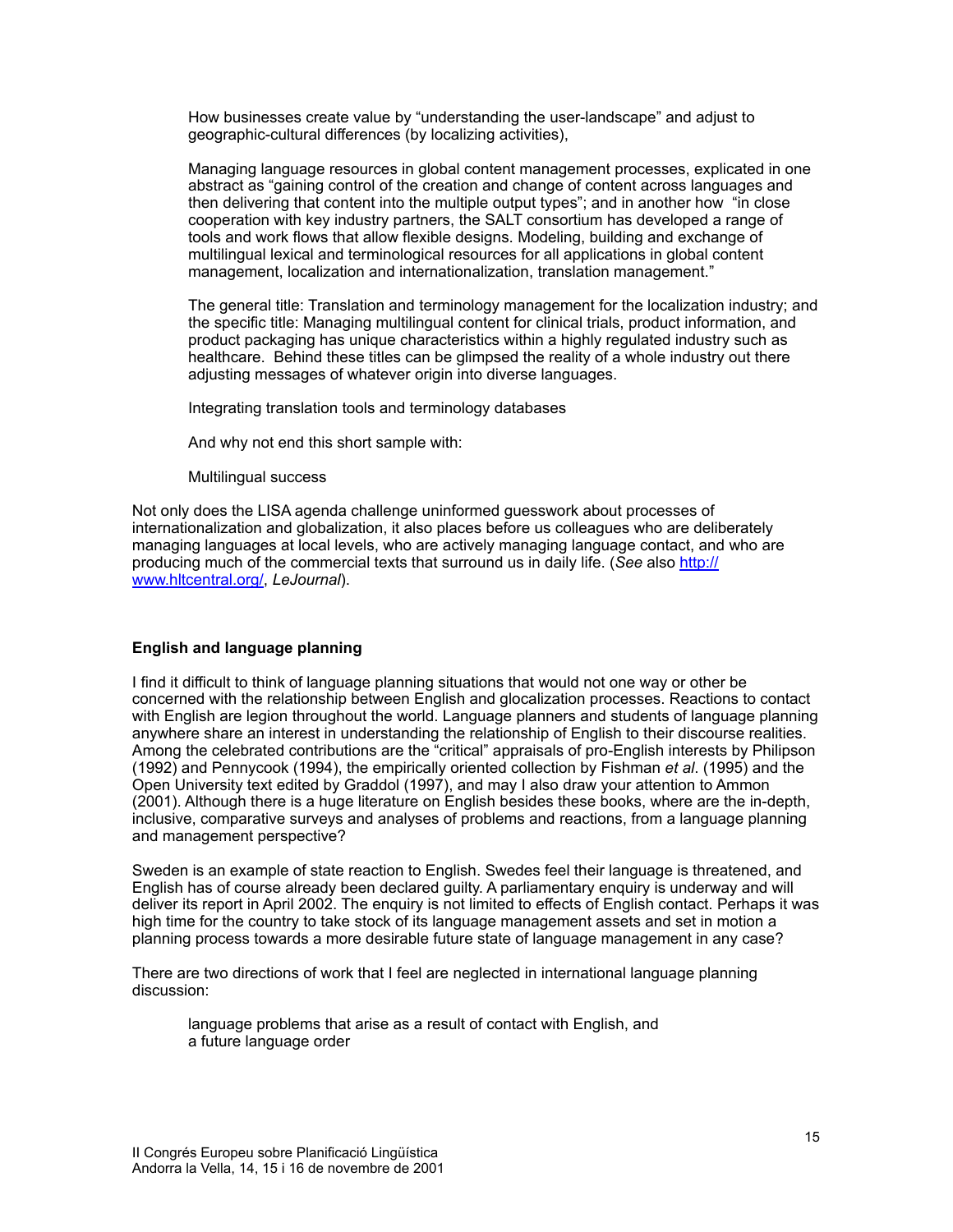<span id="page-10-0"></span>The first direction asks for cooperation in massive surveying of effects of English contact with other languages $\mathbf{x}$ [.](#page-16-8) The scientific value is obvious and the value to language management would be beyond doubt.

Concerning the second direction, Europe already has one model in the European schools' language program (Baetens-Beardsmore 1995). I feel that educationalists from all regions of the world should be party to this debate so that (once more?) the "Western" world is not accused of hegemonic exclusion. It would certainly be in Europe's interest to engage with Asian countries about second and foreign language futures. I am reminded of initiatives in the past, among them Ali Mazrui's (1976). He argues in favor of a sub-federation of Anglophone cultures, each sector of the Englishspeaking world maintaining its own distinctiveness; issues involved are decolonizing, de-Anglicizing, de-racializing and Africanizing (regionalizing) English. He proposes a 'Model for language in a World Federation of Cultures'. He suggests English, French, Russian, Arabic, and Chinese as world languages; and proposes that in a new world, every child be required to learn three languages – a world language, a regional language, and either a national language or a communal language. The world has changed since he wrote this. But not the value of preparing for a future of use of shared languages that at the same time safeguards language diversity.

### **What else motivates planning?**

Clyne (1997:483) concluded from studies on undoing and redoing corpus planning that "the significance of models" has been underestimated in the study of corpus planning. In fact, "often the codex is based on the models"" (483). By models he means, *inter alia*, "media texts, official publications, and the speeches of political leaders" and creative, educational and scholarly writing. This is nothing but the realization of the primacy of discourse, of actual speech and writing. Clyne also draws our attention to "patterned discourse", or "the level of discursive pragmatics", comprising rules for address, norms for […] "writing job applications to renting a flat" (484) and to broadcasting in more "rustic" popular forms of speech or generalizing an informal pronoun of address to support a "democratization" agenda (489). Clyne's presentation of norm change as corpus planning acts sidesteps status planning (other than in what I refer to as the trivial insight that individuals speak and when they do they speak in some language or other (*cf*. Fishman 2000)).

A massive amount of language management within speech communities on terms, dictionaries, grammars, style manuals, names of persons and places and products, is not motivated by ethnicsymbolic or ethnic-maintenance or status problems. The entire translation enterprise, and the entire terminological enterprise from the local branch of industry to international harmonization or professional standardisation, technical writing for manuals and for other texts to support use of products, advertising, product description and labeling, all need to be recognized as planned and as language management activities that interface with language planning, as the case may be.

### **A unified approach: language management**

In his study of Irish language planning, Ó Riagáin postulates that "any consideration of the role of the state requires attention to the *'implicit' language consequences* of all policy interventions" (29 et passim; my italics) He establishes a relationship between *state* (of course, in all its complexity of action) and language use, *discourse*; at least in Ireland, a valid measure of outcome of state action to implement goals is whether the Irish language is acquired and used.

<span id="page-10-1"></span>Ó Riagáin shows how the best intentioned planning does not work if the parties to the process do not have knowledge of what language is used for, what it is in peoples' lives that sustains the continued unremarkable use of their language. For example, if people disperse from a village in search of jobs, the speech community with all its raison d'êtres for continued use of the village language (especially page 276) breaks up. It is not reasonable to place the symbolic burden of maintaining Irish on the dispersed individuals when Irish discourse lacks motivation in their new living spaces<sup>x</sup>[.](#page-17-0)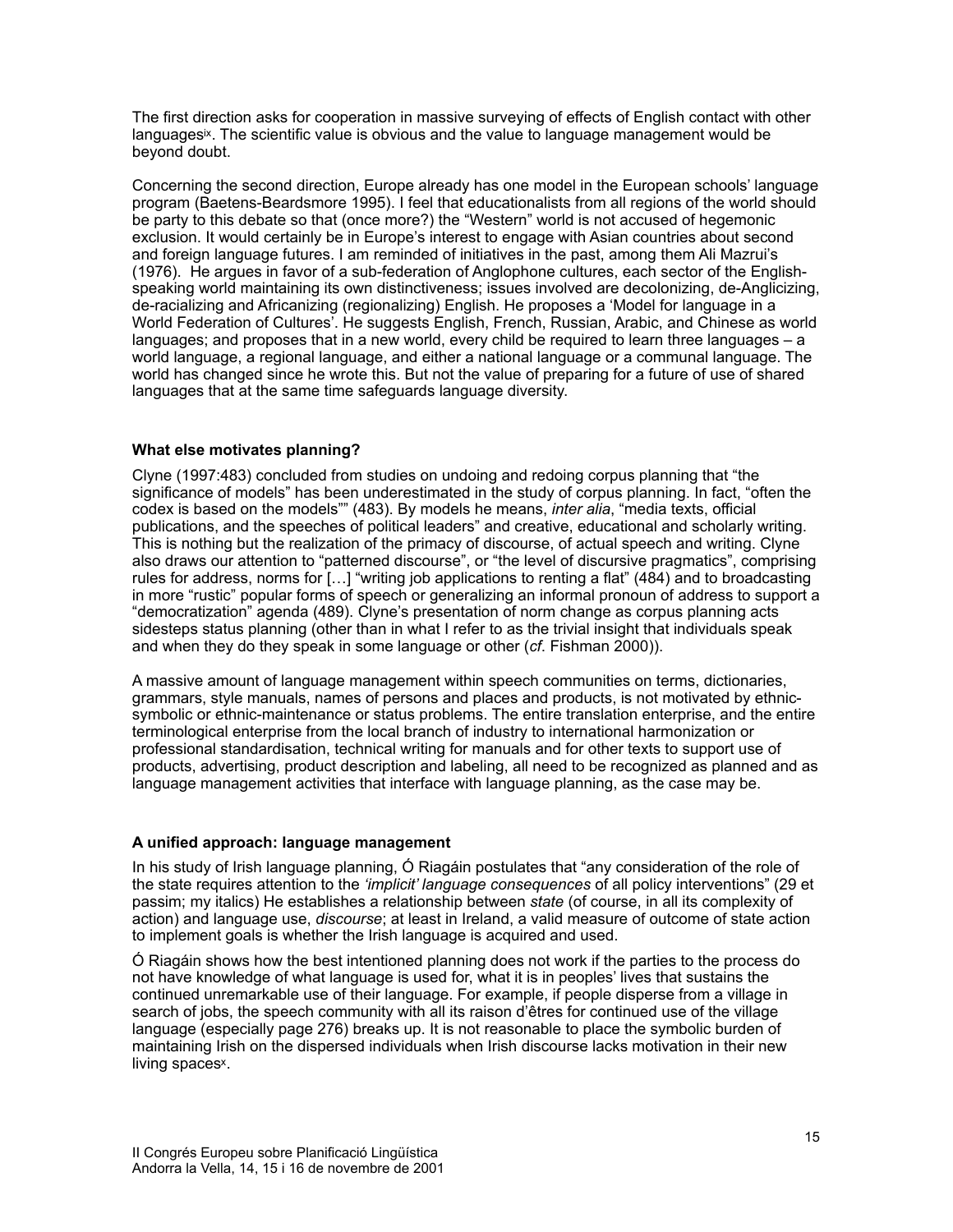Ó Riagáin remarks that the "stability of current Irish usage is dependent on the stability of the social networks of users, that is, on a series of interlinked social relationships that may grow out of contacts in an institutional setting, but whose survival depends on the achievement of some degree of friendship, intimacy, and interpersonal knowledge among participants" (282)

Ricento (2000) concludes his survey of the historical and theoretical development of language policy and planning with a claim<sup>xi</sup> that a key variable which separates the "older, positivistic/ technicist approaches from the newer critical/postmodern ones" (208) is "agency". By that he means the "role(s) of individuals and collectivities in the processes of language use, attitudes and ultimately policies." *The agency is individual*. Ricento formulates some research questions (my rearrangement and my italics):

- <span id="page-11-0"></span>o Why do *individuals* adopt to use (or cease to use) particular languages and varieties for specified functions in different domains, and
- o how do *those [individual] choices* influence and how are they influenced by institutional language policy decision-making (local to national and supranational)?

I heartily agree and I hope Ricento is right if this is a prediction of what will come next, not just what should. I would hope that language planning study will go beyond the issue of use of "particular languages and varieties", beyond an apparent preference to deal with status issues, to include investigation of language problems in actual discourse. It is a fact that difficulties arise in the process of communication. It is equally a fact that when people talk, they manage these difficulties in subsequent turns. This fact is incorporated in several theories of discourse, e.g., in conversational analysis and ethno-methodology, in theories of speaking and in the theory of language correction (Neustupný 1974). A limiting case is that people do not share "a language", yet, the idea that this extreme contact situation can be successfully resolved in discourse is inherent in studies of language contact, and in the theory of discourse management (Neustupný 1994:55).

A discipline that builds on language for communication takes as its fundamental premise that communication is a discourse process between people who communicate. Thus, it can identify but is not equipped to deal with exclusionary practices; political science takes up what language management cannot. Finding a shared language is a language problem, how to learn a language, any language, is a language problem; but requirements that one particular language and not another must be known or used or displayed (for commerce, for access) may reflect some other kind of problem. These latter problems motivate different disciplinary approaches and multidisciplinary cooperation.

The late Muhammad Hassan Ibrahim said to use the language, not to plan it! Well, unless there is language use, unless there is discourse, there is little point to the whole exercise! Discourse is fundamental to language management theory. Discourse implies participation – because people communicate. The trick is to avoid constructing linguistic chimeras. Our theoretical axiom must be that language planning as all other kinds of language management focus on people who relate to people in discourse. Language exists in discourse and therefore problems of language exist in discourse.

The ultimate criterion for success is self-sustaining use of language in discourse.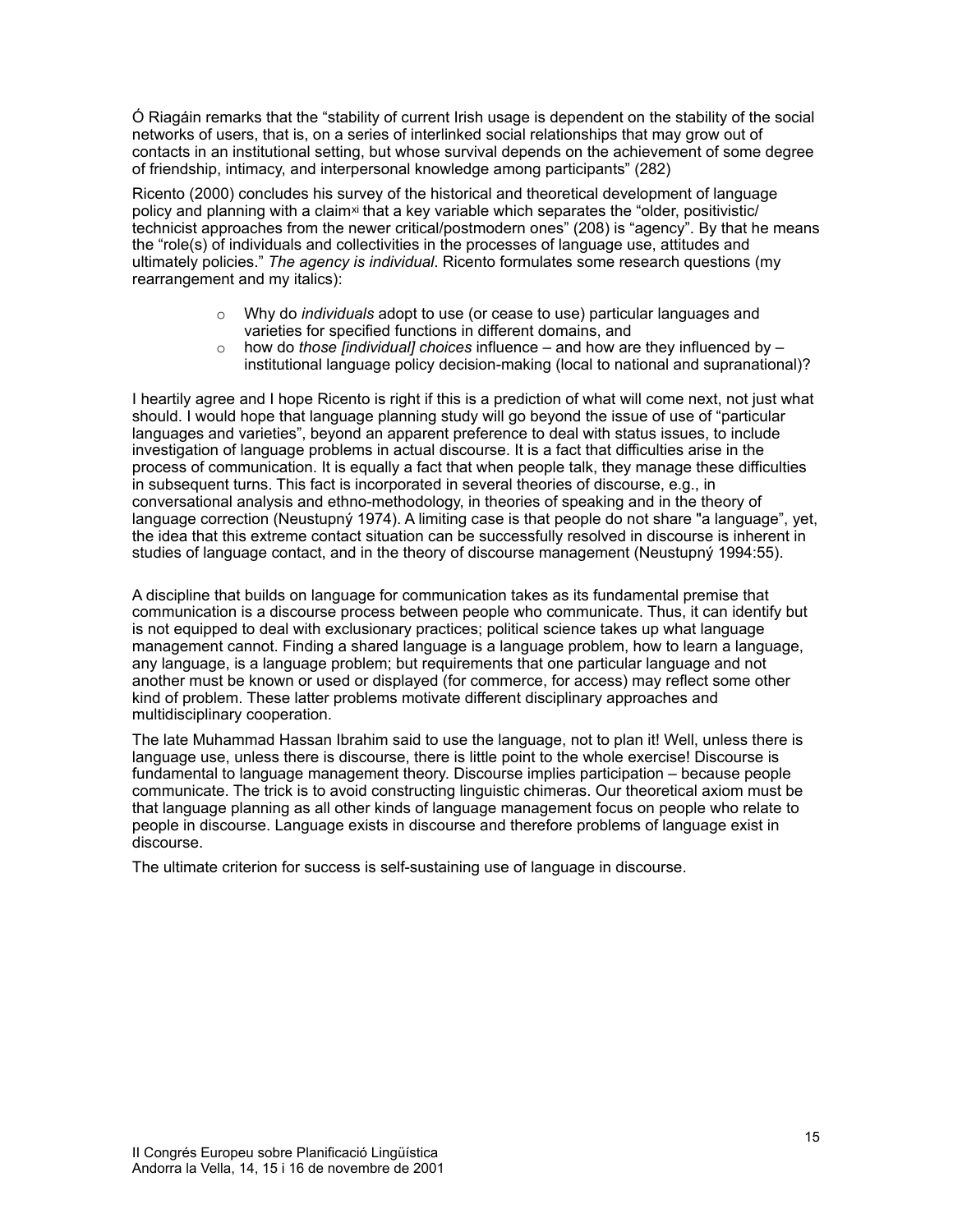#### **Nominated**

Ager, Dennis (1999) *Identity, insecurity and image: France and language.* Clevedon, Philadelphia, Toronto, Sydney: Multilingual Matters

Ager, Dennis (2001) *Motivation in language planning*. Clevedon: Multilingual Matters.

Baldauf, R. B. and Kaplan Robert B. (1997*) Language planning*. Clevedon: Multilingual Matters

Baldauf, R. B. and Kaplan, Robert B. (1999) (Eds.) Language planning in Nepal, Taiwan and Sweden. *Journal of Multilingual and Multicultural Development* 20:4&5

Baldauf, R. B. and Kaplan, Robert B. (199?) (Eds.) Language planning in Malawi, Mozambique and the Philippines. *Journal of Multilingual and Multicultural Development* 

Bongaerts, Theo and de Bot, Kees (1997) (Eds.) *Perspectives on foreign-language policy. Studies in honour of Theo van Els*. Amsterdam/Philadelphia: John Benjamins

Calvet, L.-J. (1996) Les politiques linguistiques. Paris: Presses Universitaires de France

De Varennes, Fernand (1996) *Language, Minorities and Human Rights.* The Hague, Boston, London: Martinus Nijhoff Publishers

De Swaan, Abram (1998) A political sociology of the world language system: the dynamics of language spread (parts 1 and 2) *Language Problems and Language Planning* 22:1:63-75 & 2:109-128

European Commission, *Euromosaic -- The Production and Reproduction of the Minority Language Groups of the European Union*. Luxembourg: Office for Official Publications of the European **Communities** 

Fettes, Mark and Bolduc, Suzanne (1998) (Eds.) Al lingva demokratio/Towards Linguistic Democracy/Vers la démocratie linguistique. Rotterdam: Universala Esperanto-Asocio

Fettes, Mark (2000) *The Linguistic Ecology of Education*. PhD dissertation, University of Toronto

Fishman, Joshua , Conrad, A. W. and Rubal-Lopez, A. (1995) (Eds.) *Post-Imperial English: Status Change in Former British and American Colonies, 1940-1990.* (Contributions to the Sociology of Language, 72) Mouton de Gruyter

Fishman, Joshua (1991) *Reversing language shift.* Clevedon, Philadelphia, Adelaide: Multilingual **Matters** 

Fishman, Joshua (1999) (Ed.) *Handbook of language and ethnic identity*. Oxford UP

Fishman, Joshua (200?) *Can Threatened Languages be Saved?* Clevedon: Multilingual Matters

Graddol, David (1997) *The future of English*. London: British Council

Grin, François (report for the NZ Treasury; an application of the economics of language policy)

Huebner, Thom, and Davis, Kathryn A.; with assistance from Joseph Lo Bianco (1999) (Eds.) *Sociopolitical perspectives on language policy and planning in the USA* (Studies in Bilingualism v. 16) Amsterdam/Philadelphia: John Benjamins

Kontra, Miklós., Phillipson, Robert., Skutnabb-Kangas, Tove and Várady, Tibor (Eds.) *Language: a right and a resource*. Budapest: Central European University Press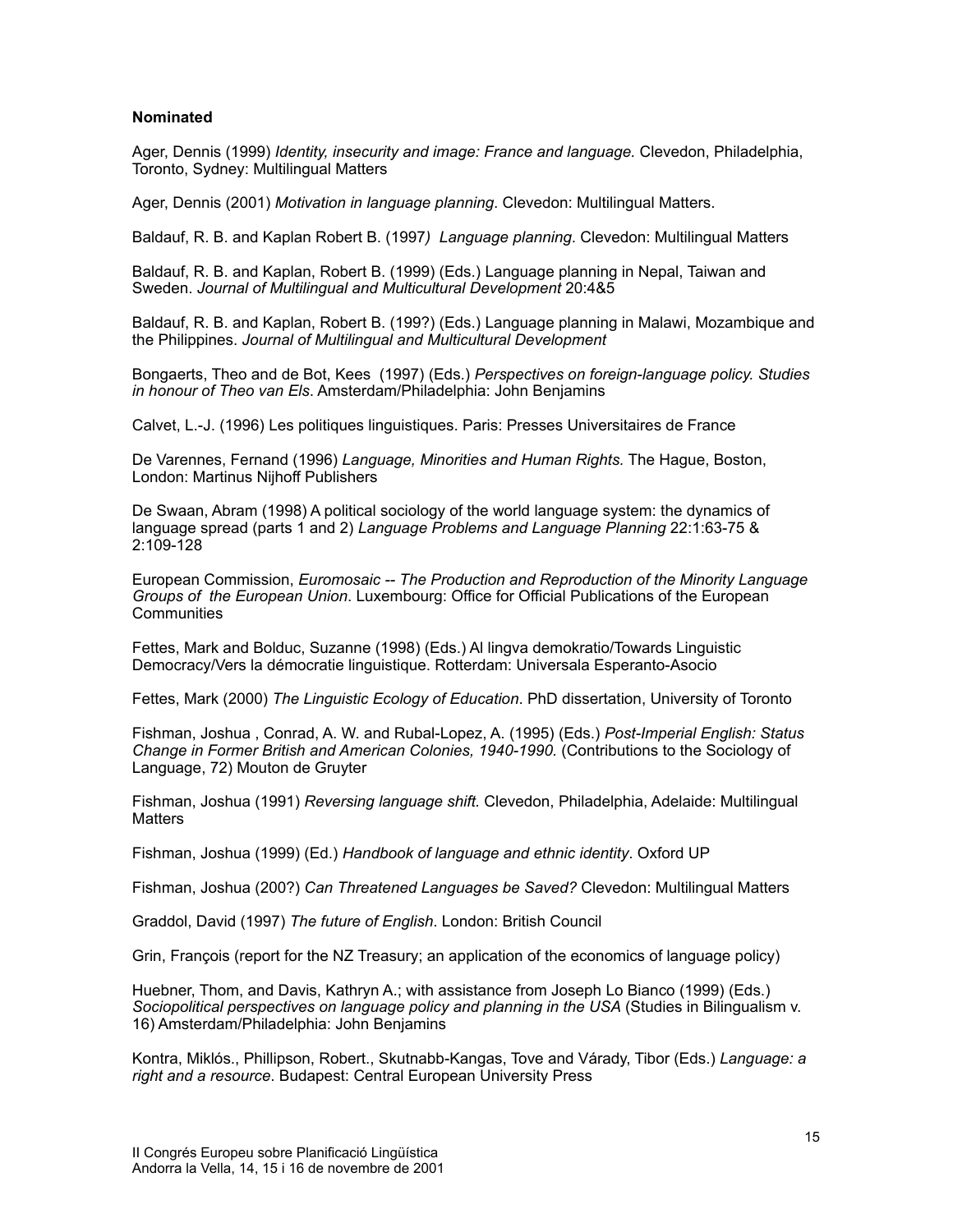Nettle, Daniel (1999) *Linguistic diversity*. Oxford UP

Piron, Claude (1994) *Le défi des langues: du gâchis au bon sens.* Paris: L'Harmattan.

Ricento, Thomas (2000) (Ed.) *Ideology, Politics and Language Policies*. (Impact: Studies in language and society 6.) Amsterdam/Philadelphia: John Benjamins

Ricento, Thomas (2000) Historical and theoretical perspectives in language policy and planning. *Journal of Sociolinguistics* 4/2:196-213.

Schiffman, Harold (1996) *Linguistic Culture and Language Policy.* London and New York: Routledge

Skutnabb-Kangas, Tove and Phillipson, R. (2000) *Linguistic genocide.*

Skutnabb-Kangas, Tove (1995) (Ed.) *Multilingualism for all*. Lisse: Swets & Zeitlinger:

#### **References**

Ackoff, Russell L. (1969) *A Concept of Corporate Planning*. Wiley-Interscience.

Ammon, Ulrich (2001) (Ed) *The Dominance of English as a Language of Science. Effects on Other Languages and Language Communities*. Berlin and New York: Mouton de Gruyter

Annamalai, E., Jernudd, B. and Rubin, Joan (1986) (Eds.) *Language Planning: Proceedings of an Institute*. Mysore: Central Institute of Indian Languages and Honolulu: Institute of Culture and Communication 1986.

Antia, Bassey E. (2000) *Terminology and language planning: an alternative framework of practice and discourse*. University of Maiduguri.

Baetens Beardsmore, Hugo (1995) The European School Experience in multilingual education. In Skutnabb-Kangas, pages 21-68.

Bauman, Z. (1989) *Modernity and the Holocaust*. Cambridge: Polity Press

Bauman, Z. (1993) *Postmodern ethics*. Oxford: Blackwell

Blommaert, Jan (1996) (Ed) *The politics of multilingualism and language planning*. Antwerp: University of Antwerp (UIAGER) (Antwerp papers in Linguistics)

Blommaert, Jan (1996) Language Planning as a Discourse on Language and Society: The Lingustic Ideology of a Scholarly Tradition. In *Language Problems and Language Planning* 20:3:199-222

Clyne, Michael (1997) (Ed) *Undoing and redoing corpus planning*. Berlin and New York: Mouton de **Gruyter** 

Coulmas, Florian (1997) (Ed) *The Handbook of Sociolinguistics*. Oxford and Cambridge, MA: Blackwell Publishers

Cox, Kevin R. (1997) (Ed) *Spaces of globalization: reasserting the power of the local.* New York and London: The Guildford Press

Das Gupta, Jyotirindra (1990) Language Planning and Democratic Becoming. In Weinstein, pages 222-240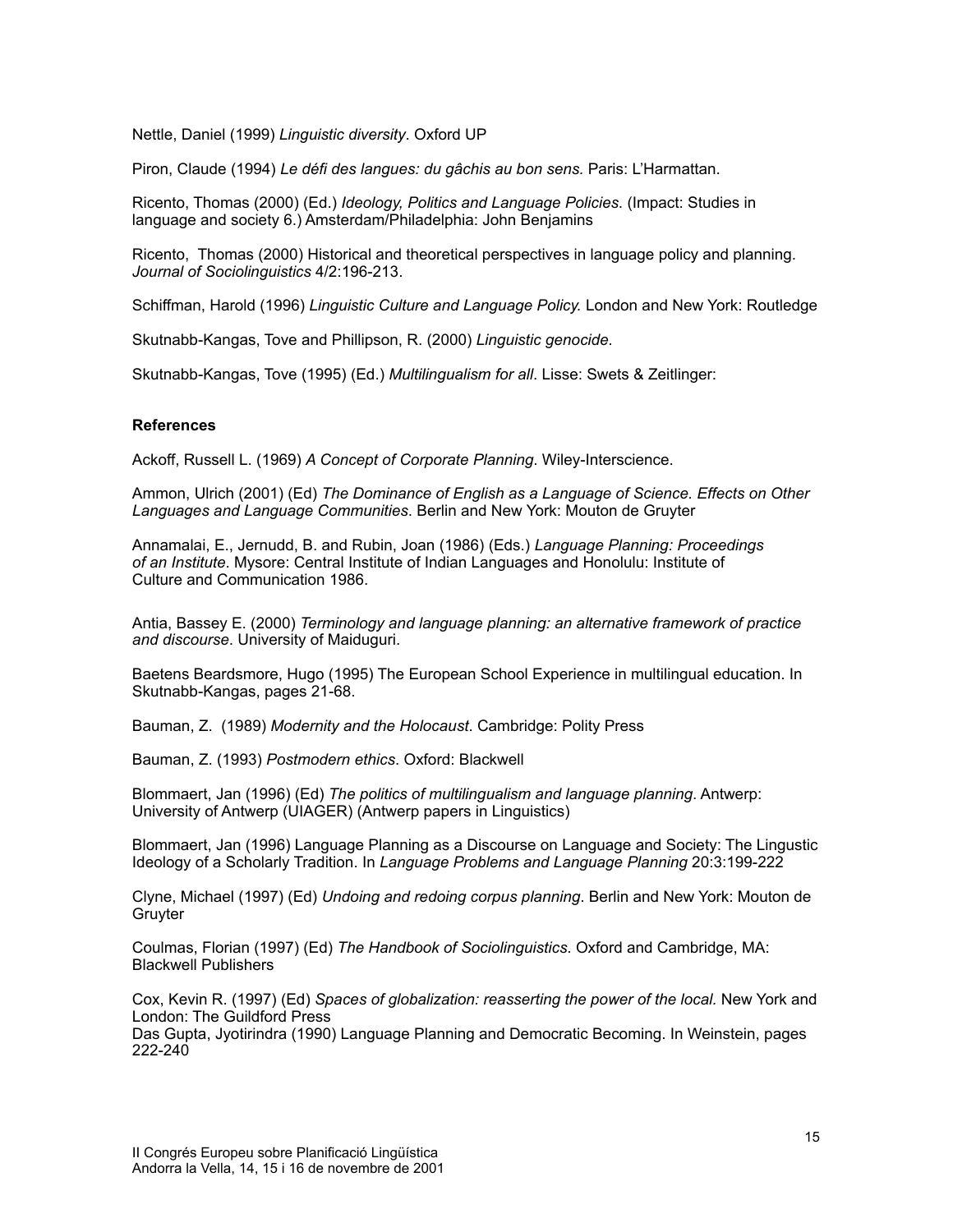Davis, Kathryn A. (1999) Dynamics of indigenous language maintenance. In Huebner and Davis, pages 67-97

De Beaugrande, Robert, Grosman, Meta and Seidlhofer, Barbara (1998) (Eds.) *Language Policy and Language Education in Emerging Nations*. Stamford and London: Ablex

De Beaugrande, Robert (1998) Designing language programs in post-colonial contexts: the outlook in Slovenia. In de Beaugrande *et al*., pages 275-288

Fishman, Joshua A. (2000) The Status Agenda in Corpus Planning. In Lambert and Shohamy, pages 43-51

Ginsburg, C. (1994) Killing a Chinese mandarin: The moral implications of distance. *Critical Inquiry* 21:46-60

Grin, François (1991) *Territorial Multilingualism*. Language and Society Papers. Series: Linguistic Decisions. Number: LD15. University of Washington Interdisciplinary Research Committee on Language and Society.

Grin, François (1996) (Ed) Economic approaches to language and language planning. Theme issue #121, *International Journal of the Sociology of Language*

Grin, François and Vaillancourt, François (1999) *The cost-effectiveness evaluation of minority language policies. Case studies on Wales, Ireland and the Basque Country*. Flensburg: European Centre for Minority Issues monograph no. 2 ISBN 3-932635-12-4

Hornberger, Nancy (1997) (Ed.) *Indigenous literacies in the Americas. Language planning from the bottom up.* Berlin and New York: Mouton de Gruyter

Jernudd, Björn, Singh, R. A. *et al.* (1986) Criteria for success in term planning and vocabulary planning. In Annamalai et al., pages 418425.

Jernudd, Björn (1996) Coexisting realities in language planning. In Blommaert, pages 184195

Jernudd, Björn (2001) What happened to language planning? *Noves SL,* Winter/Spring (http:// cultura.gencat.es/llengcat/noves/hemeroteca/internacional00t.htm)

Kandiah, Thiru and Kwan-Terry, John (1994) (Eds) *English and Language Planning: A Southeast Asian Contribution.* Singapore: Times Academic Press

Khubchandani, Lachman M. (1997) *Revisualizing boundaries: a plurilingual ethos*. New Delhi/ Thousand Oaks: Sage Publications

Krishnamurti, Bh. (1998) *Language, Education and Society.* (Language and Development, v. 7.) New Delhi, Thousand Oaks, London: Sage Publications

Lambert, Richard D. and Elana Shohamy (2000) (Eds.) *Language Policy and Pedagogy. Essays in honor of A. Ronald Walton*. Philadelphia/Amsterdam: John Benjamins. Lambert, Richard (1997) *Horizon Taal* and Language Planning in the United States. In Bongaerts and de Bot, pages 79-88.

Lo Bianco, Joseph The Language of Policy: What Sort of Policy Making is the Officialization of English in the United States? In , pages 39-65

Low, Murray (1997) Representation unbound: Globalization and Democracy. In Cox, pages 240-280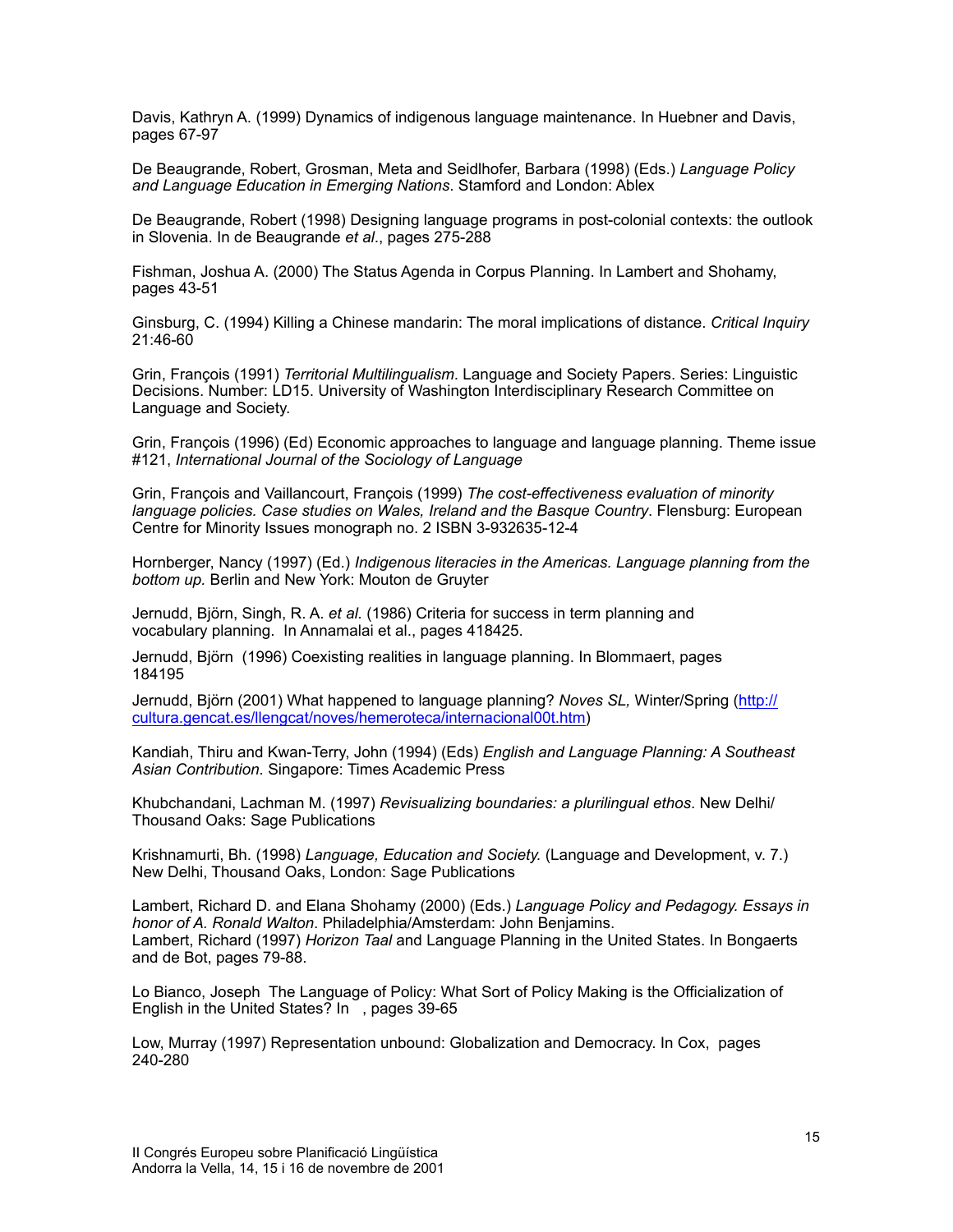Mahnoush, Tehrani (2001) The Academy of the Persian language and literature: Terminology projects, successes and failures. Paper presented at LSP 2001, "Porta Scientiae", University of Vaasa, August

Mair, Andrew (1997) Strategic Localization: The Myth of the Postnational Enterprise. In Cox, pages 64-88

Mazrui, Ali A. (1976) *A World Federation of Cultures: An African Perspective*. New York: Free Press

McConnell, Grant D. (1997) Global Scale Sociolinguistics. In Coulmas, 344-357

Neustupný, Jirí (1978) Post-structural approaches to language. Language theory in a Japanese context. Tokyo: University of Tokyo Press

Neustupný, Jirí (1994) Problems of English Contact Discourse and Language Planning. In Kandiah and Kwan-Terry, pages 50-69

Ozolins, Uldis (1999) Separating Language from Ethnicity: The Paradoxes of Strict Language Policies and Increasing Social Harmony in the Baltic States. In Kontra *et al.,* pages 245-262

Pennycook, Alastair (1994) *The Cultural Politics of English as an International Language.* London: Longman

Phillipson, Robert (1992) *Linguistic Imperialism*. Oxford UP

Rannut, Mart (1999) The Common Language Problem. In Kontra *et al*., pages 99-114

Ó Riagáin, Pádraig (1997) Language policy and social reproduction: Ireland, 1893-1993. Oxford UP

Ricento, Thomas (1998) National Language Policy in the United States. In Ricento and Burnaby, pages 85-112

Ricento, Thomas and Burnaby, Barbara (1998) (Eds.) *Language and Politics in the United States and Canada. Myths and Realities.* Mahwah, New Jersey and London: Lawrence Erlbaum **Associates** 

Sajavaara, Kari (1997) Implementation of Foreign-Language Policy in Finland. In Bongaerts and de Bot, pages 113-128

Spolsky, Bernard and Elana Shohamy (1997) Planning Foreign-Language Education: An Israeli Perspective. In Bongaerts and de Bot, pages 99-111.

Spolsky, Bernard and Elana Shohamy (2000) Language Practice, Language Ideology, and Language Policy. In Lambert and Shohamy, pages 1-41.

Swyngedouw, Erik (1997) Neither Global nor Local: "Glocalization" and the Politics of Scale. In Cox, pages 137-166

Tucker, G. Richard (1997) Developing a Language-Competent American Society: Implications of the English-Only Movement. In Bongaerts and de Bot, pages 89-98

Weinstein, Brian (1990) (Ed.) *Language policy and political development*. Norwood, N.J.: Ablex

Williams, Colin H. (1998) Introduction: Respecting the Citizens—Reflections on Language Policy in Canada and the United States. In Ricento and Burnaby, pages 1-32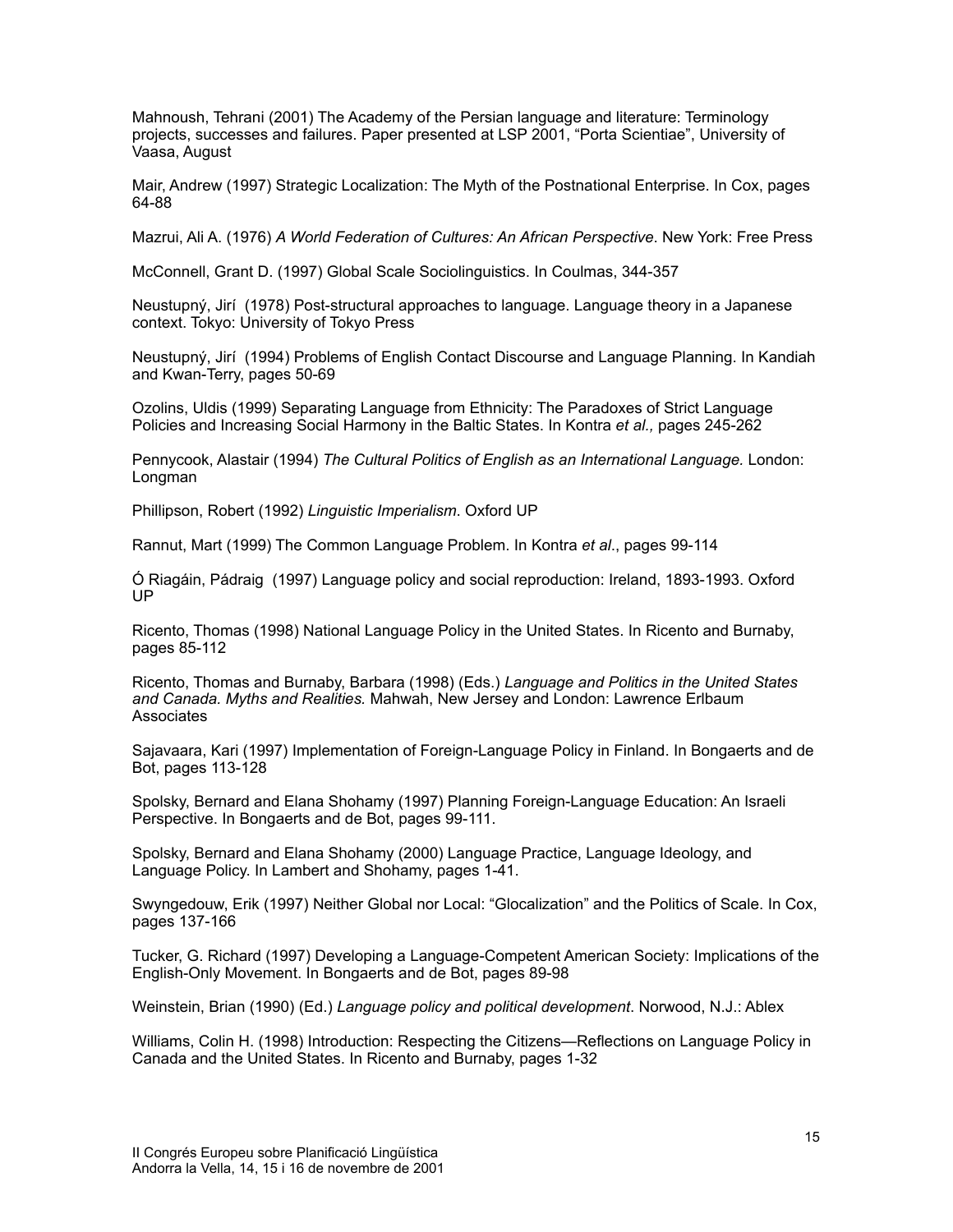<span id="page-16-0"></span><sup>i</sup>Hugo Baetens Beardsmore, Lou[i](#page-0-0)s-Jean Calvet, Probal Dasgupta, Mark Fettes, Joshua Fishman, François Grin, Mohd Gary Jones, Jirí Nekvapil, Dónall Ó Riagáin, Bernard Spolsky, Miquel Strubell i Trueta, Humphrey Tonkin, Kees Vaes, Jehannes Ytsma

<span id="page-16-1"></span>IIKhubchandani goes further in placing speech activity before language norm: "The values of language modernization place great emphasis on a clear-cut categorization and ad hoc solutions concerning languages and scripts (by selecting a single writing system, a 'uniform' standard grammar, a single style for everyday domain of use). These concerns seem to be largely responsible for promoting the mobilization of different language pressure groups in the Indo-Pakistani subcontinent. This pluralism, which could aid in accelerating social change, has led developing nations into serious difficulties in social planning." (1997:199)

<span id="page-16-2"></span> $\mathbb{I}$ This happens to be the principle on which the Swedish term agency operates: to wait until a language problem arises out of usage, and then to invite speakers to participate in a problem-solving process. TNC represents a society with very stable use of a long-established national norm for Swedish, Krishnamurti a modernizing society.

<span id="page-16-3"></span><sup>iv</sup>Brian Weinstein is also a political scientist who studies language planning. This is his agenda: "If it is true that institutional language choices can influence identity and participation, which are basic political concepts, then the study of the choices should help us understand more about states and public policies; what values underlie the policies; how a state is being maintained or reformed; how the state is trying to transform the society living within its boundaries; who will benefit, and who will lose; what groups, individuals, and elites have the most influence over public policy." Weinstein's disciplinary problem is to defend a political science agenda on language planning: "a study of language choice or policy and its implementation or planning can shed light on important political processes and political change. It is by no means peripheral to politics or to general public policy making." (1990:1)

<span id="page-16-4"></span>[v](#page-3-2) However, Das Gupta's own research interest takes him beyond linguistics to enquiry into questions of social transformation and democratic development, in particular the "changing division of social advantage and political power" (223)

<span id="page-16-5"></span>[vi](#page-5-0) Through the "remiss" system.

<span id="page-16-6"></span><sup>[vii](#page-6-0)</sup> "the 'situatedness (Giddens 1984) of the networks themselves in time and space tends not to be examined" (O'Riagáin 1997:37); also Neustupný 1978:255).

<span id="page-16-7"></span>viii"The American system" is founded on constitutional protection of individual rights and "bilingualism and bilingual services are a *means* by which fundamental rights are protected and enforced" (Williams 1998:27). Canada is different. The Canadian approach "has been directed toward group rights rather than individual rights". This points directly to the determinants of political power, responsibility, and citizenship rights in Canada, and tension between federal multiculturalism (read: multilingualism) and governance distributed according to ethnically distinct territories. "As Canada approaches the next century it faces the specter of fragmentation, which is the enemy of mutual trust in any democracy" (*ib*.:1998:30) In Canada, language planning is intertwined with the continuation of the system of governance, of the federal and constituent states.

<span id="page-16-8"></span>ixMcConnell laments the "general paucity of national and international functional language data (other than in the school domain)" in the macro domain of studies. He is very pessimistic as to funding (1997:353). And I have added to the quest for macro-level data, also the importance of micro-level data. Even in the school domain, there is hardly any micro data – in our field of interest. For example, educational language policy in Hong Kong (where I work) is seriously undermined by the lack of discourse data on speaking behaviors in classrooms in schools and universities. Meanwhile, the policy process rolls on referring to a classification of educational institutions into "English-medium" and "Chinese-medium" which from a sociolinguist's and language planner's point of view is fictitious. The actual discourse situation is much more complex. But where are the studies of discourse?